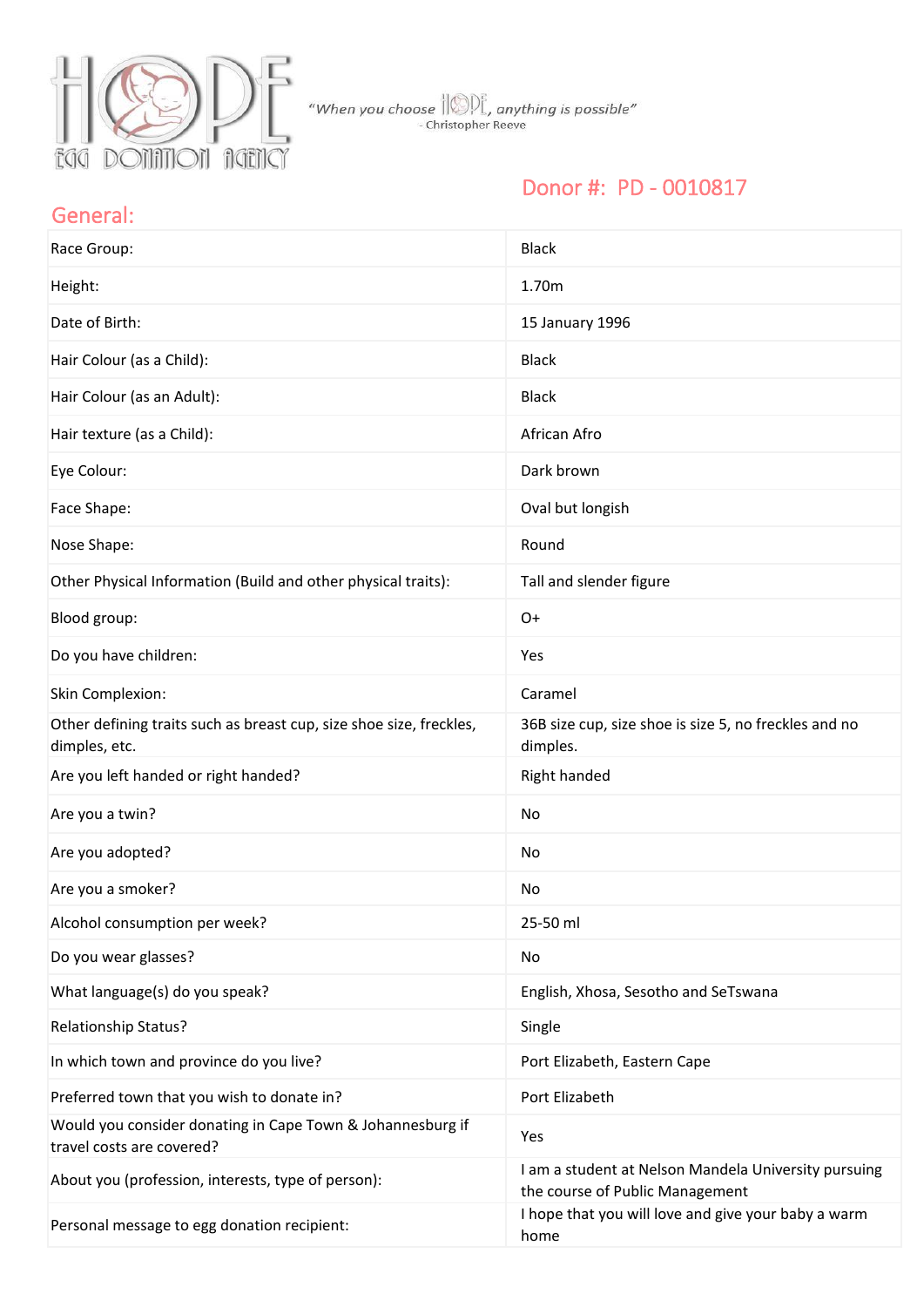# Professional and Academic Info:

| Highest grade achieved at school?                                                                                                                                                                                                          | Grade 12                                                                                                                                                                                                                                                                      |
|--------------------------------------------------------------------------------------------------------------------------------------------------------------------------------------------------------------------------------------------|-------------------------------------------------------------------------------------------------------------------------------------------------------------------------------------------------------------------------------------------------------------------------------|
| Do you have Post Matric qualifications?                                                                                                                                                                                                    | <b>No</b>                                                                                                                                                                                                                                                                     |
| What is the name of any course / degree completed?                                                                                                                                                                                         | Still Studying towards my Degree at NMU                                                                                                                                                                                                                                       |
| <b>Behavioural Traits:</b>                                                                                                                                                                                                                 |                                                                                                                                                                                                                                                                               |
| What is most important in life to you?                                                                                                                                                                                                     | Honesty                                                                                                                                                                                                                                                                       |
| What are your views on religion and spirituality?                                                                                                                                                                                          | Everyone should believe in something in order to have a<br>sense of belonging. These beliefs are bound to be<br>different from one person to another so acceptance<br>and respect of beliefs that are different to yourself<br>shows a person's level of growth and maturity. |
| Are you more introverted or extroverted?                                                                                                                                                                                                   | Introvet                                                                                                                                                                                                                                                                      |
| Would you prefer to read the book or watch the movie?                                                                                                                                                                                      | Watch movies                                                                                                                                                                                                                                                                  |
| Are you musical or played any musical instruments?                                                                                                                                                                                         | No                                                                                                                                                                                                                                                                            |
| Do you prefer indoors or outdoors?                                                                                                                                                                                                         | It depends on the occasion                                                                                                                                                                                                                                                    |
| Are you more creative or analytical?                                                                                                                                                                                                       | Analytical                                                                                                                                                                                                                                                                    |
| Have you donated eggs before?                                                                                                                                                                                                              | No                                                                                                                                                                                                                                                                            |
| <b>Medical History:</b>                                                                                                                                                                                                                    |                                                                                                                                                                                                                                                                               |
| Any physical handicaps or deformities?                                                                                                                                                                                                     | No                                                                                                                                                                                                                                                                            |
| Do you have a history of Asthma?                                                                                                                                                                                                           | No                                                                                                                                                                                                                                                                            |
| Please indicate if you have any allergies?                                                                                                                                                                                                 | Not Specified                                                                                                                                                                                                                                                                 |
| Have you or your family members had any skin disorders, albinism,<br>ectodermal dysplasia, eczema, acne, etc:                                                                                                                              | No                                                                                                                                                                                                                                                                            |
| Have you or your family members had any cancer?                                                                                                                                                                                            | No                                                                                                                                                                                                                                                                            |
| Have you or your family members had any heart problems?                                                                                                                                                                                    | No                                                                                                                                                                                                                                                                            |
| Have you or your family members ever suffered from/ currently<br>have any health concerns/diseases including but not limited to<br>diabetes, cholesterol, blood pressure, thyroid haemophilia, blood<br>clotting, paralysis and porphyria? | No                                                                                                                                                                                                                                                                            |
| Have you or your family members had any mental or psychological<br>diseases/ learning disorders including but not limited to genetic<br>depression, bi polar, psychiatric illness etc. Please elaborate and<br>indicate if genetic:        | No                                                                                                                                                                                                                                                                            |
| Do you or your family members have any genetic diseases or are<br>you or your family member a carrier of any genetic concerns<br>including but not limited to thalassemia, cystic fibrosis and sickle<br>cell?                             | No                                                                                                                                                                                                                                                                            |
| Please indicate if any twins in your family?                                                                                                                                                                                               | Not Specified                                                                                                                                                                                                                                                                 |
| Are there any fertility problems in your family?                                                                                                                                                                                           | No                                                                                                                                                                                                                                                                            |
| Does anyone if your family suffer from Alcoholism or Substance<br>Abuse?                                                                                                                                                                   | No                                                                                                                                                                                                                                                                            |